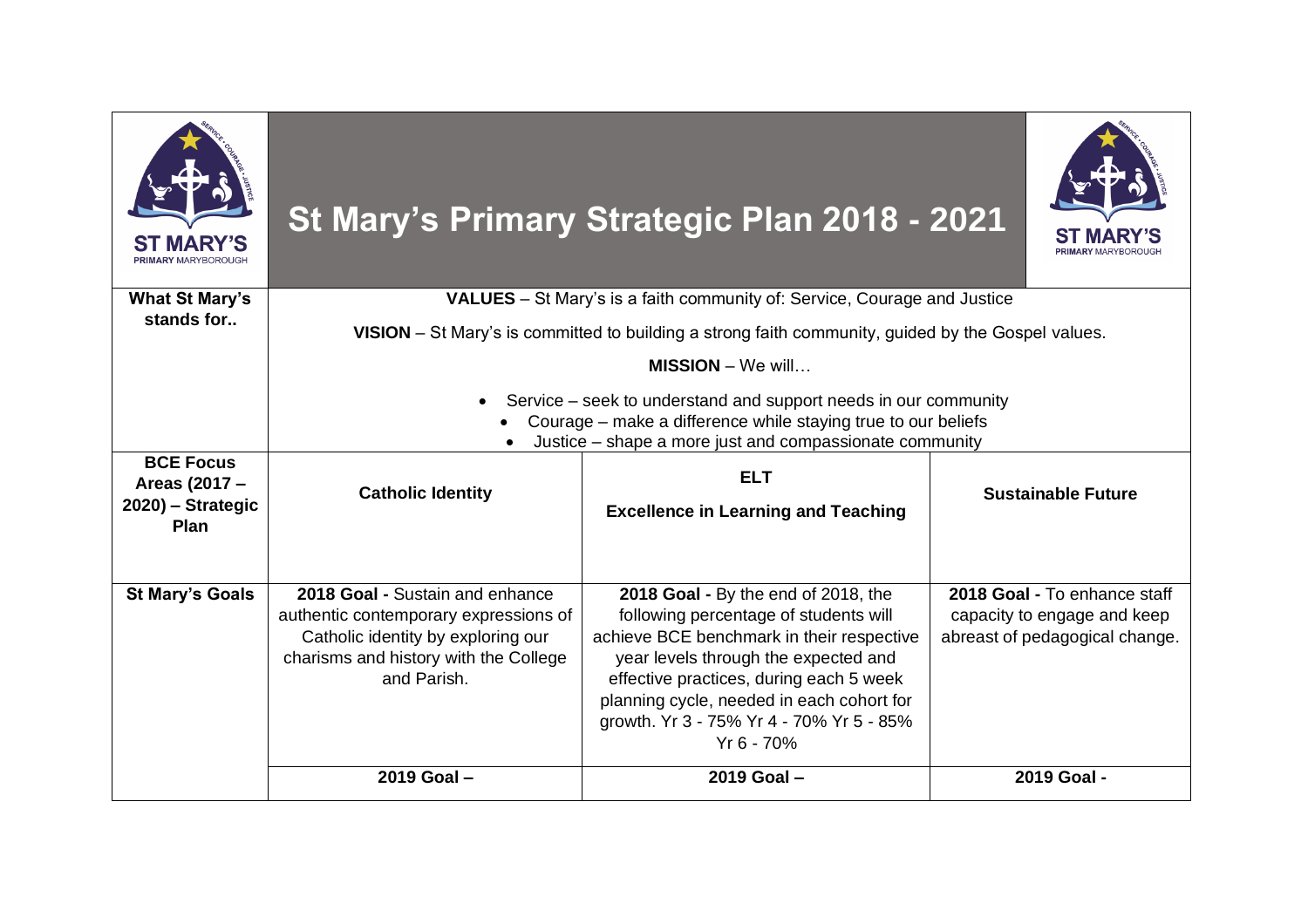| Improve classroom teaching of<br>Religion through effective teaching<br>practices and enhancing teacher<br>knowledge of the re-contextualised<br>Catholic Story for St Mary's.                                                                                                                                                                                        | By the end of 2019, 90% of students in<br>Prep - Year 2 at St Mary's will achieve the<br><b>BCE Student Learning Target in Reading.</b>                                                                                                                                                                                               | Optimise the use of technology<br>in contemporary classroom<br>spaces to support teaching and<br>learning with collaboration and<br>decision making which will<br>enhance staff and student<br>wellbeing.                                                                                                                                                                                   |
|-----------------------------------------------------------------------------------------------------------------------------------------------------------------------------------------------------------------------------------------------------------------------------------------------------------------------------------------------------------------------|---------------------------------------------------------------------------------------------------------------------------------------------------------------------------------------------------------------------------------------------------------------------------------------------------------------------------------------|---------------------------------------------------------------------------------------------------------------------------------------------------------------------------------------------------------------------------------------------------------------------------------------------------------------------------------------------------------------------------------------------|
| <b>2020 Goal</b><br>Re-contextualise our Catholic Identity.<br>*Develop a common understanding of<br>founders/charisms/history and make<br>links to practices in the school.<br>*Improve the classroom teaching of<br>mandated scripture texts through<br>effective teaching practices & building<br>teacher capacity/knowledge and<br>embed into planning processes. | <b>2020 Goal</b><br>By the end of 2020, 95% of students in<br>Prep - Year 2 at St Mary's will achieve the<br><b>BCE Student Learning Target in Reading.</b><br>95% of students in Years 3-6 at St Mary's<br>will achieve the BCE Student Learning<br>Target in Writing.<br>Cohort Growth Goals each term negotiated<br>with teachers. | <b>2020 Goal</b><br>Implement a professional<br>learning strategy as an<br>integrated approach to<br>leadership development with a<br>focus on Catholic community,<br>coherence, collective<br>responsibility and capacity<br>building.<br>Strengthen processes and<br>systems to support evidence<br>based decision making,<br>accountability and governance<br>to achieve our priorities. |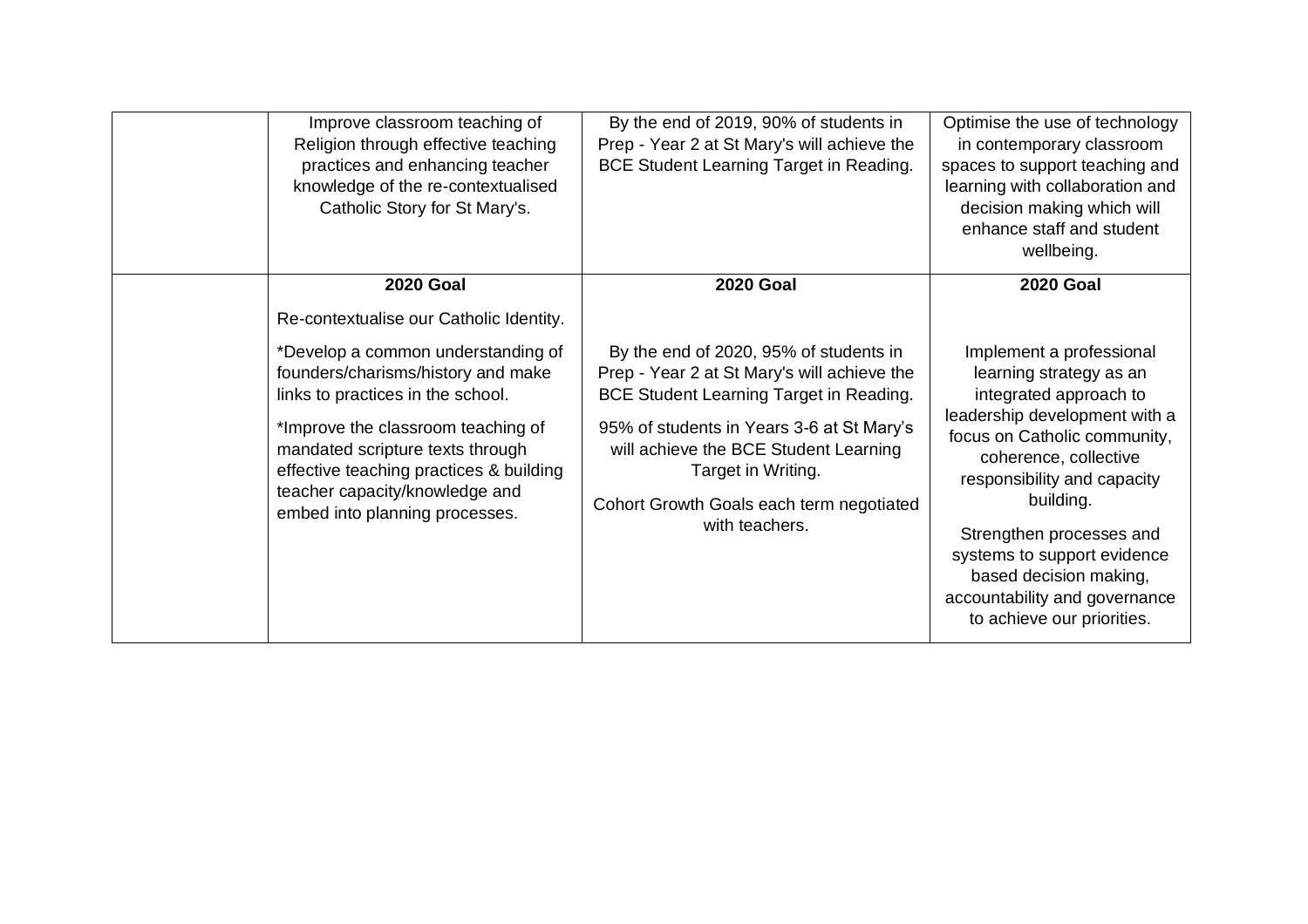| St Mary's Primary Goals for Annual Plan 2021 -<br>Focus area for Strategic Plan (2021 – 2025) -<br>Focus area for BCE priorities - (2021) - |                                                                      |                                                                                                                                                            |                                                                            |                                                                              |                                                                                   |
|---------------------------------------------------------------------------------------------------------------------------------------------|----------------------------------------------------------------------|------------------------------------------------------------------------------------------------------------------------------------------------------------|----------------------------------------------------------------------------|------------------------------------------------------------------------------|-----------------------------------------------------------------------------------|
| What St Mary's Community stands for                                                                                                         |                                                                      | <b>VALUES</b> – St Mary's is a faith community of: Service, Courage and<br>Justice                                                                         |                                                                            |                                                                              |                                                                                   |
|                                                                                                                                             |                                                                      | <b>VISION</b> – St Mary's is committed to building a strong faith<br>community, guided by the Gospel values.                                               |                                                                            |                                                                              |                                                                                   |
|                                                                                                                                             |                                                                      | $MISSION - We will$<br>Service – seek to understand and support needs in our<br>community<br>Courage – make a difference while staying true to our beliefs |                                                                            |                                                                              |                                                                                   |
| <b>BCE</b>                                                                                                                                  | <b>Catholic Identity</b>                                             | <b>Learning and</b>                                                                                                                                        | <b>Well-Being</b>                                                          | Justice – shape a more just and compassionate community<br><b>Our People</b> | <b>Diversity and</b>                                                              |
| <b>Strategic</b><br>Plan                                                                                                                    | * Deepen the spiritual,<br>scriptural and<br>theological capacity of | <b>Teaching</b><br>* Sustain foundational<br>practices in literacy,                                                                                        | * Create safe<br>environments that<br>nurture all aspects of<br>wellbeing. | * Build a talented,<br>committed and high-<br>performance<br>workforce.      | <b>Inclusion</b><br>* Grow communities<br>that value, celebrate<br>and respond to |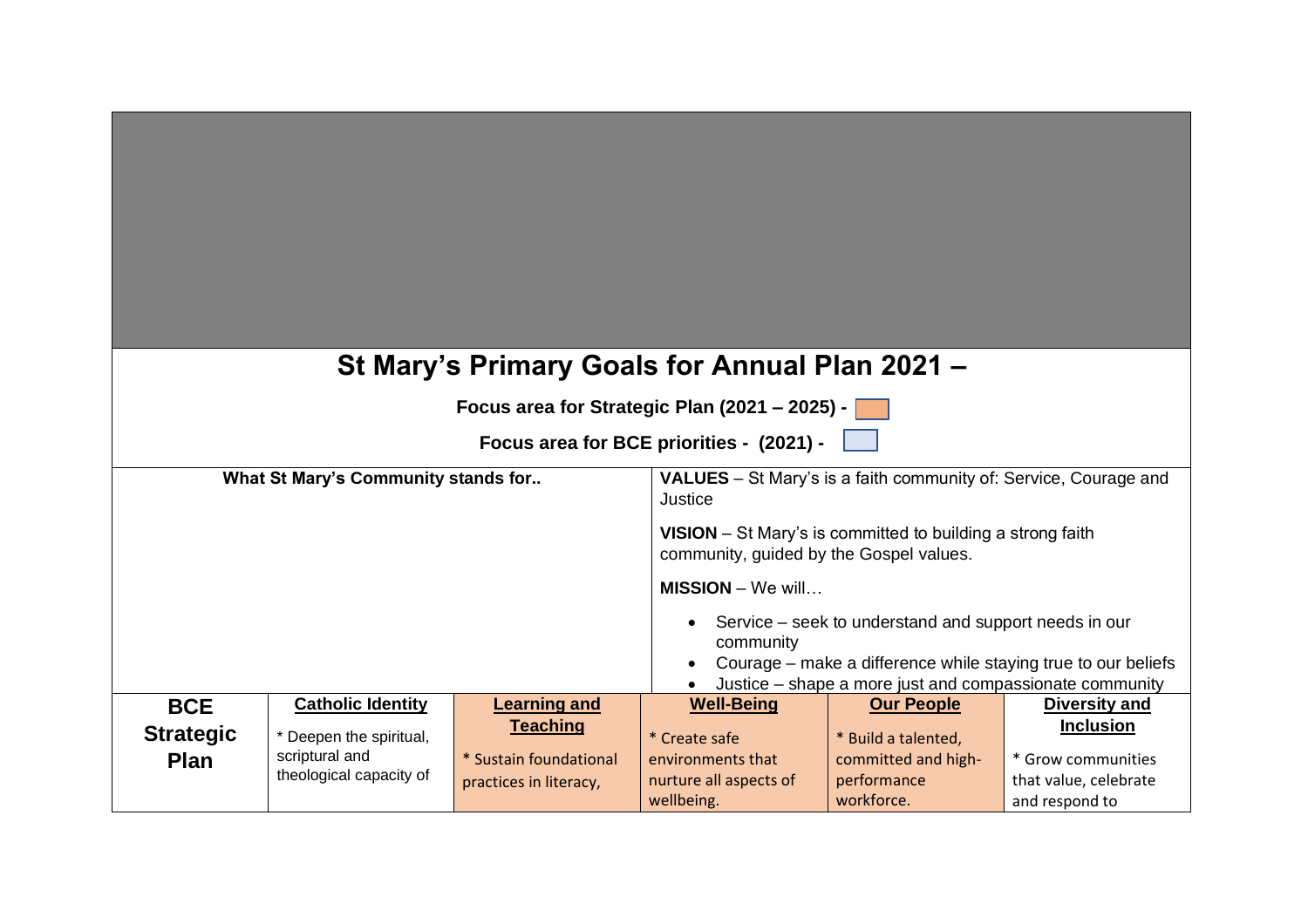| <b>5 Priorities</b><br>$(2021 - 2025)$                                                                                                                                                                                                           | our students, staff and<br>community.<br>* Celebrate our Catholic<br>story through dialogue,<br>ritual, prayer and action.<br>* Embed a<br>contemporary approach<br>to our Catholic<br>worldview and identity | numeracy and Catholic<br>perspectives.<br>* Transform practice to<br>wholly engage each<br>student in deeper<br>learning.        | * Advocate for the<br>common good through<br>social justice and<br>ecological action.                                                       | * Invest in the<br>professional and<br>spiritual development<br>of staff.<br>* Create meaningful<br>pathways and<br>opportunities for<br>leadership              | individual identity and<br>cultural diversity.<br>* Improve access to<br>education and<br>opportunity                                |
|--------------------------------------------------------------------------------------------------------------------------------------------------------------------------------------------------------------------------------------------------|---------------------------------------------------------------------------------------------------------------------------------------------------------------------------------------------------------------|----------------------------------------------------------------------------------------------------------------------------------|---------------------------------------------------------------------------------------------------------------------------------------------|------------------------------------------------------------------------------------------------------------------------------------------------------------------|--------------------------------------------------------------------------------------------------------------------------------------|
|                                                                                                                                                                                                                                                  | <b>BCE Priorities - 2021</b>                                                                                                                                                                                  | <b>Student</b><br><b>Performance</b><br>a focus on similar<br>student performance<br>and how we approach<br><b>NAPLAN at BCE</b> | <b>Australian</b><br><b>Curriculum</b><br>providing clarity on BCE<br>Curriculum and<br>compliance with the<br><b>Australian Curriculum</b> | <b>Enrolments</b><br>a focused review on<br>factors which are<br>impacting on<br>enrolments and<br>development of a<br>sustainable system<br>and school response | <b>Financial</b><br><b>Sustainability</b><br>ensuring<br>financial literacy<br>and stability in<br>our school<br>resourcing<br>model |
| To improve the quality and consistency of feedback (inclusive of assessment items) provided to all students and staff so<br>that we inform future learning growth and transform pedagogical practice.<br>FEEDBACK/BELONGING<br><b>ATTENDANCE</b> |                                                                                                                                                                                                               |                                                                                                                                  |                                                                                                                                             |                                                                                                                                                                  |                                                                                                                                      |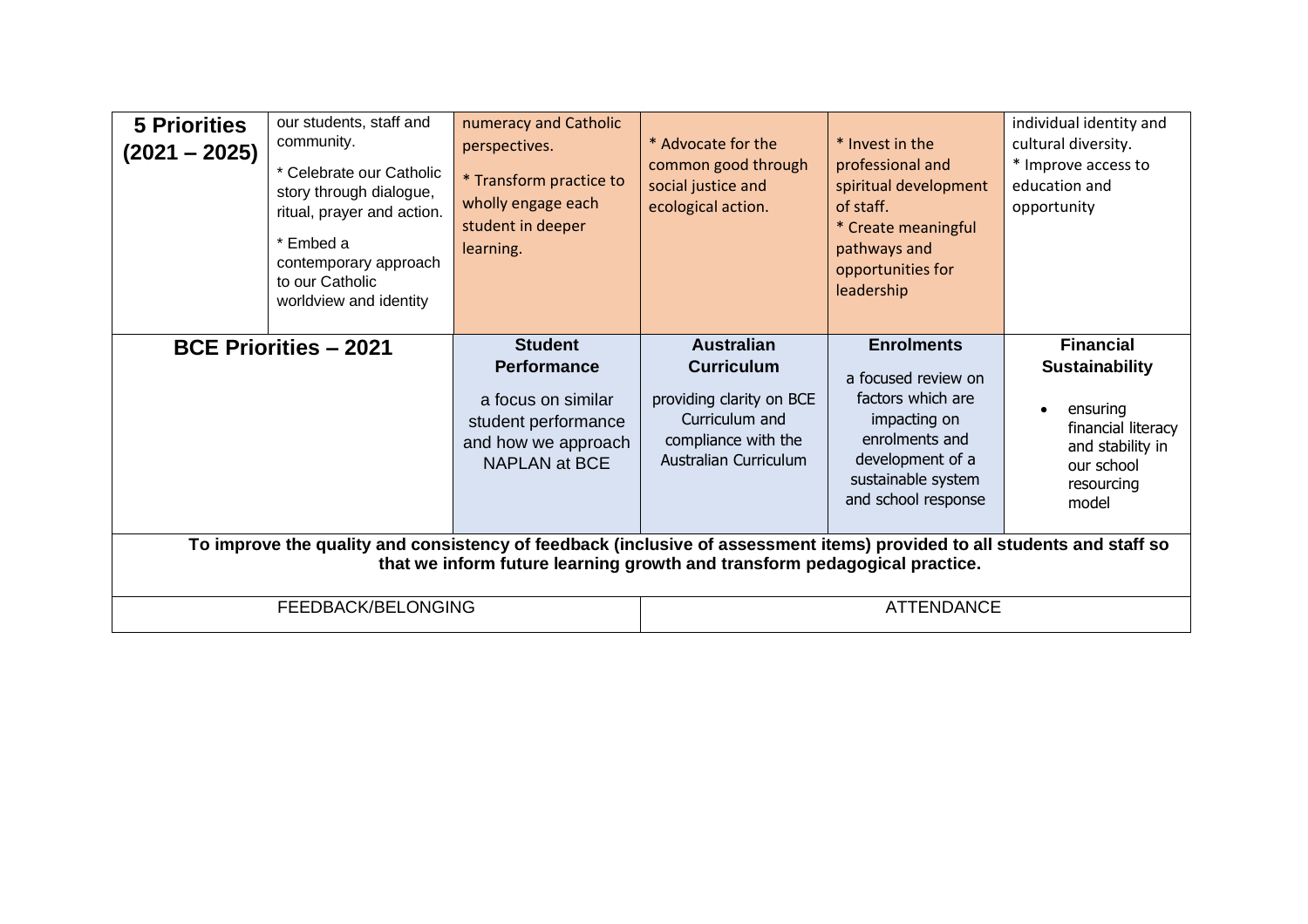## • NAPLAN

- $\circ$  Schoolwide approach to practicing test Yr 3 + 4/5 (Yr 2?) On paper 1<sup>st</sup> before online.
- o Assessment Capable Learners focus Analysing assessments from English and Maths
- $\circ$  IT Capabilities using FORMS as part of teaching strategy
- o PAT R tests
- o Recording students results and analysing for deficit area to inform teaching
- $\circ$  Feedback to staff earlier in Term before routines established
- RE Unit Plan
	- o Implementing Scope and Sequence BCE Feedback
	- o Meeting regular TCT once a month
	- o Review planning
	- o Teachers are encouraged to use different forms of assessment ie ICT capabilities, FORMS
- PB<sub>4</sub>L
	- o Review of current Behaviour Management policy
	- o Fortnightly meetings PB4L team
	- o Review Matrix
	- o Minor and Major behaviours
	- o Staff feedback (Tuesday), Students feedback (Thursday) Teaching Focus (Friday) building common understanding of expectations
	- o What feedback process do we have to share from playground incidents to their teacher? Share at staff meeting to raise awareness. (Allocate a specific time)
- Roll Marking
- Staff monitoring
- Students accountability
- Procedure on roll marking
- Email to teachers when roll is not marked
- Ring all unexplained absences
- Staff attendance outside school functions
- Attend Mass more regularly
	- $\circ$  Attend to your own spirituality